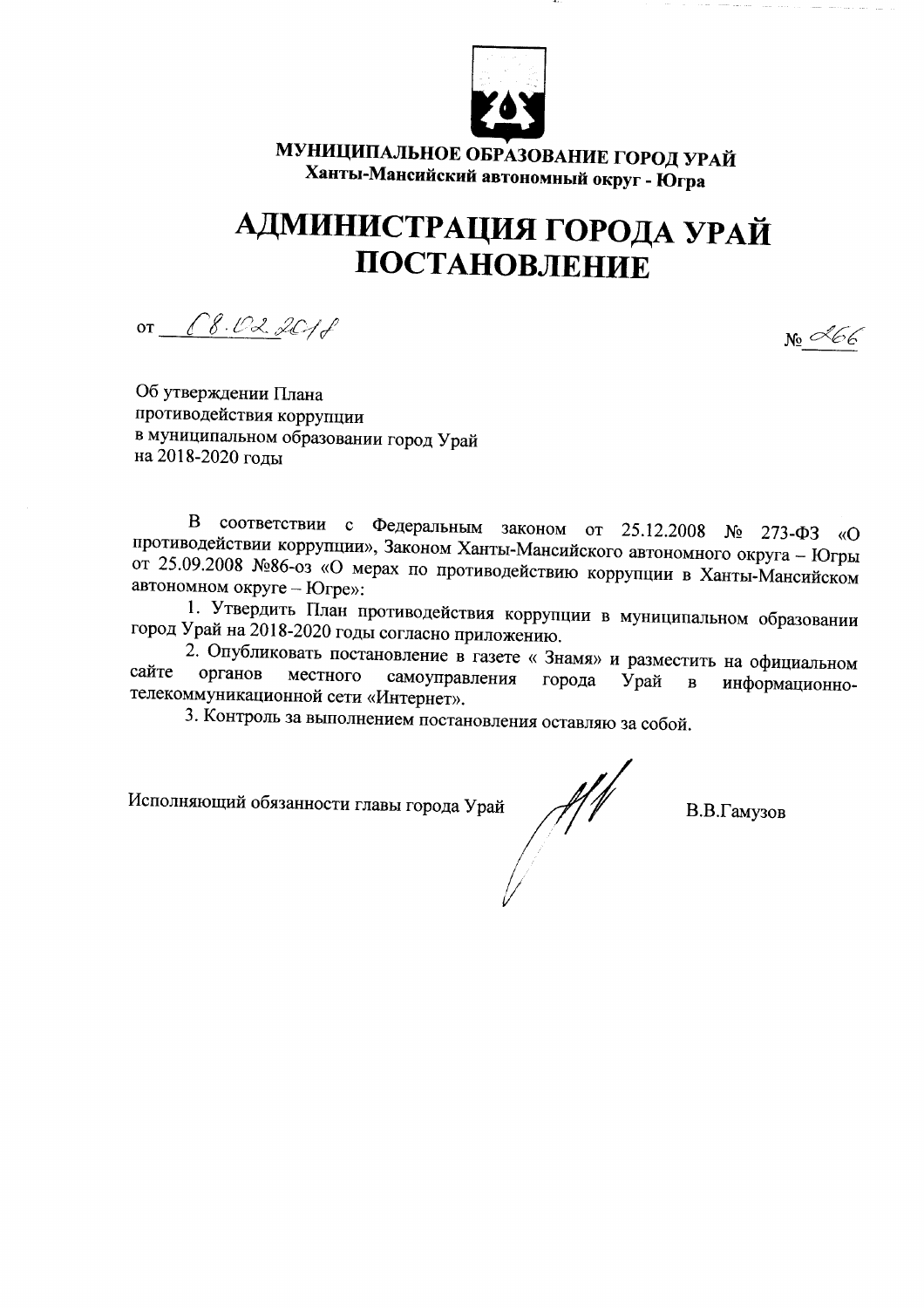Приложение к постановлению<br>администрации города Урай<br>от*€8.02 2018* № *266* 

## План противодействия коррупции<br>в муниципальном образовании город Урай<br>на 2018-2020 годы

| $N_2$             |                                                                                      |               |                      |  |  |  |  |  |
|-------------------|--------------------------------------------------------------------------------------|---------------|----------------------|--|--|--|--|--|
| $\pi/\pi$         | Мероприятия                                                                          | Срок          | Ответственные        |  |  |  |  |  |
|                   |                                                                                      | выполнения    | исполнители          |  |  |  |  |  |
|                   | Раздел 1. Меры по нормативно-правовому обеспечению<br>антикоррупционной деятельности |               |                      |  |  |  |  |  |
| 1.1.              | Рассмотрение вопросов правоприменительной                                            |               |                      |  |  |  |  |  |
|                   | практики по результатам вступивших в                                                 | не реже       | Правовое управление  |  |  |  |  |  |
|                   | законную силу решений судов, арбитражных                                             | одного раза в | администрации города |  |  |  |  |  |
|                   | судов о признании недействительными                                                  | квартал       | Урай                 |  |  |  |  |  |
|                   | ненормативных правовых актов, незаконными                                            |               | Руководители органов |  |  |  |  |  |
|                   | решений и действий (бездействия)                                                     |               | администрации города |  |  |  |  |  |
|                   | администрации города Урай, органов                                                   |               | Урай                 |  |  |  |  |  |
|                   | администрации города Урай и должностных лиц                                          |               |                      |  |  |  |  |  |
|                   | в целях выработки и принятия мер по                                                  |               |                      |  |  |  |  |  |
|                   | предупреждению и устранению причин                                                   |               |                      |  |  |  |  |  |
|                   | выявленных нарушений на заседаниях                                                   |               |                      |  |  |  |  |  |
|                   | Комиссии по определению коррупциогенности                                            |               |                      |  |  |  |  |  |
|                   | муниципальных нормативных правовых актов и                                           |               |                      |  |  |  |  |  |
|                   | проектов муниципальных нормативных                                                   |               |                      |  |  |  |  |  |
|                   | правовых актов в администрации города Урай и                                         |               |                      |  |  |  |  |  |
|                   | органах администрации города Урай                                                    |               |                      |  |  |  |  |  |
|                   | Раздел 2. Меры по совершенствованию муниципального управления в целях                |               |                      |  |  |  |  |  |
|                   | предупреждения коррупции и установлению антикоррупционных механизмов                 |               |                      |  |  |  |  |  |
| 2.1.              | Проведение проверок рационального                                                    | не менее 8    | Комитет по           |  |  |  |  |  |
|                   | использования и учета муниципального                                                 | учреждений    | управлению           |  |  |  |  |  |
|                   | имущества, переданного в оперативное                                                 | ежегодно      | муниципальным        |  |  |  |  |  |
|                   | управление муниципальных учреждений.                                                 | в течение     | имуществом           |  |  |  |  |  |
|                   |                                                                                      | 2018-2020 гг. | администрации города |  |  |  |  |  |
|                   |                                                                                      |               | Урай                 |  |  |  |  |  |
| $2.\overline{2.}$ | Осуществление контроля:                                                              | в течение     | Отдел финансового    |  |  |  |  |  |
|                   | - за соблюдением бюджетного законодательства                                         | 2018-2020 rr. | контроля             |  |  |  |  |  |
|                   | Российской Федерации и иных нормативных                                              |               | администрации города |  |  |  |  |  |
|                   | правовых актов, регулирующих бюджетные                                               |               | Урай                 |  |  |  |  |  |
|                   | правоотношения;                                                                      |               |                      |  |  |  |  |  |
|                   | - за соблюдением законодательства Российской                                         |               |                      |  |  |  |  |  |
|                   | Федерации и иных нормативных правовых                                                |               |                      |  |  |  |  |  |
|                   | актов о контрактной системе в сфере закупок<br>товаров, работ, услуг для обеспечения |               |                      |  |  |  |  |  |
|                   | государственных и муниципальных нужд.                                                |               |                      |  |  |  |  |  |
| 2.3.              | Осуществление мониторинга закупок                                                    |               |                      |  |  |  |  |  |
|                   | заказчиков муниципального образования                                                | ежеквартальн  | Управление           |  |  |  |  |  |
|                   | городской округ город Урай, в том числе анализ                                       | о до 25 числа | экономики, анализа и |  |  |  |  |  |
|                   | эффективности проводимых мероприятий,                                                | месяца,       | прогнозирования      |  |  |  |  |  |
|                   | направленных на повышение эффективности                                              | следующего    | администрации города |  |  |  |  |  |
|                   | противодействия коррупции при осуществлении                                          | за отчетным   | Урай                 |  |  |  |  |  |
|                   | закупок товаров, работ, услуг для обеспечения                                        | кварталом     |                      |  |  |  |  |  |
|                   | муниципальных нужд. Разработка и внедрение                                           |               |                      |  |  |  |  |  |
|                   | дополнительных механизмов, направленных на                                           |               |                      |  |  |  |  |  |
|                   | повышение эффективности противодействия                                              |               |                      |  |  |  |  |  |
|                   | коррупции при осуществлении закупок товаров,                                         |               |                      |  |  |  |  |  |
|                   | работ, услуг для обеспечения муниципальных                                           |               |                      |  |  |  |  |  |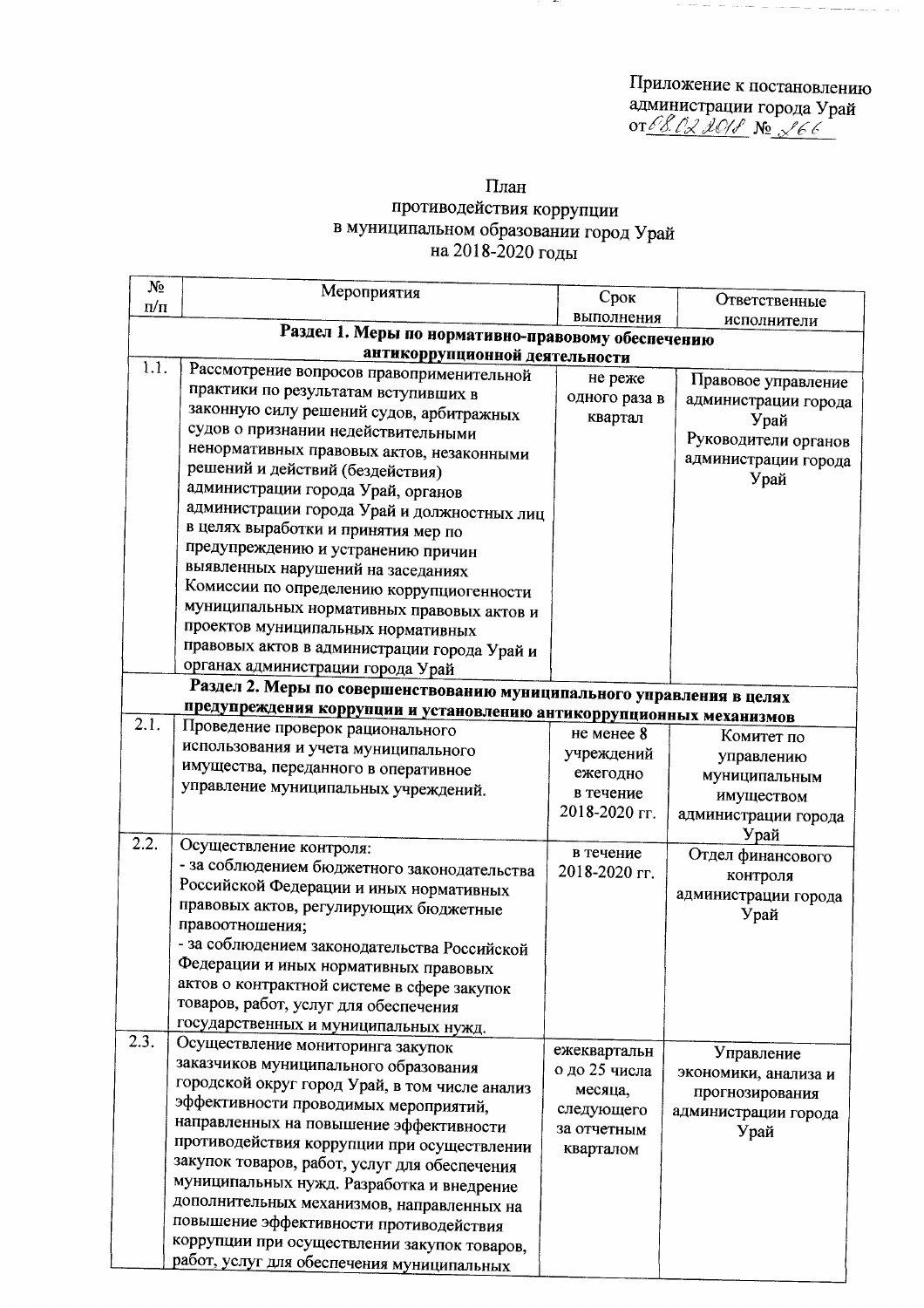|              | нужд                                                                                                                                                                                                                                                                                                                                      |                                              |                                                                                                                                                                                                                                                                                                                   |
|--------------|-------------------------------------------------------------------------------------------------------------------------------------------------------------------------------------------------------------------------------------------------------------------------------------------------------------------------------------------|----------------------------------------------|-------------------------------------------------------------------------------------------------------------------------------------------------------------------------------------------------------------------------------------------------------------------------------------------------------------------|
| 2.4.         | Расширение перечня предоставления<br>муниципальных услуг населению города через<br>муниципальное автономное учреждение<br>«Многофункциональный центр предоставления<br>государственных и муниципальных услуг»<br>(далее - МАУ «МФЦ»)                                                                                                      | постоянно                                    | Управление<br>экономики, анализа и<br>прогнозирования<br>администрации города<br>Урай<br>Органы<br>администрации города<br>Урай,<br>обеспечивающие<br>предоставление<br>муниципальных услуг<br>Муниципальные<br>учреждения города<br>Урай.<br>МАУ «МФЦ»                                                           |
| 2.5.<br>2.6. | Проведение публичных отчетов управляющих<br>компаний и ресурсоснабжающих организаций<br>для обеспечения «прозрачности» в вопросах<br>формирования тарифов (цен) на коммунальные<br>услуги (по отдельному графику) перед<br>населением города и на заседаниях<br>Общественного совета по вопросам ЖКХ<br>города Урай (по отдельному плану) | ежегодно                                     | Муниципальное<br>казённое учреждение<br>«Управление<br>жилищно-<br>коммунального<br>хозяйства города<br>Урай»                                                                                                                                                                                                     |
|              | Проведение «Горячих телефонных линий» с<br>подконтрольными субъектами с целью<br>разъяснения законодательства                                                                                                                                                                                                                             | $1$ раз в<br>полугодие                       | Отдел<br>муниципального<br>контроля<br>администрации города<br>Урай                                                                                                                                                                                                                                               |
| 2.7.         | Оценка уровня внедрения антикоррупционных<br>стандартов в муниципальных организациях.                                                                                                                                                                                                                                                     | октябрь 2018<br>октябрь 2019<br>октябрь 2020 | Управление<br>образования и<br>молодёжной политики<br>администрации города<br>Урай<br>Управление по<br>культуре и<br>социальным вопросам<br>администрации города<br>Урай<br>Пресс-служба<br>администрации города<br>Урай<br>Управление по<br>организационным<br>вопросам и кадрам<br>администрации города<br>Урай |
|              | Раздел 3. Меры по повышению профессионального уровня кадров в органах местного                                                                                                                                                                                                                                                            |                                              |                                                                                                                                                                                                                                                                                                                   |
| 3.1.         | самоуправления<br>Проведение разъяснительной работы, занятий и                                                                                                                                                                                                                                                                            |                                              |                                                                                                                                                                                                                                                                                                                   |
|              | семинаров с лицами, замещающими должности<br>муниципальной службы, а также<br>муниципальные должности, по вопросам<br>противодействия коррупции                                                                                                                                                                                           | не реже 1 раза<br>в квартал                  | Управление по<br>организационным<br>вопросам и кадрам<br>администрации города<br>Урай<br>Правовое управление<br>администрации города<br>Урай<br>Аппарат Думы города<br>Урай (по<br>согласованию)                                                                                                                  |
|              |                                                                                                                                                                                                                                                                                                                                           |                                              |                                                                                                                                                                                                                                                                                                                   |

. . .

 $\mathcal{O}(\mathcal{O}(\log n))$  and  $\mathcal{O}(\log n)$  and  $\mathcal{O}(\log n)$